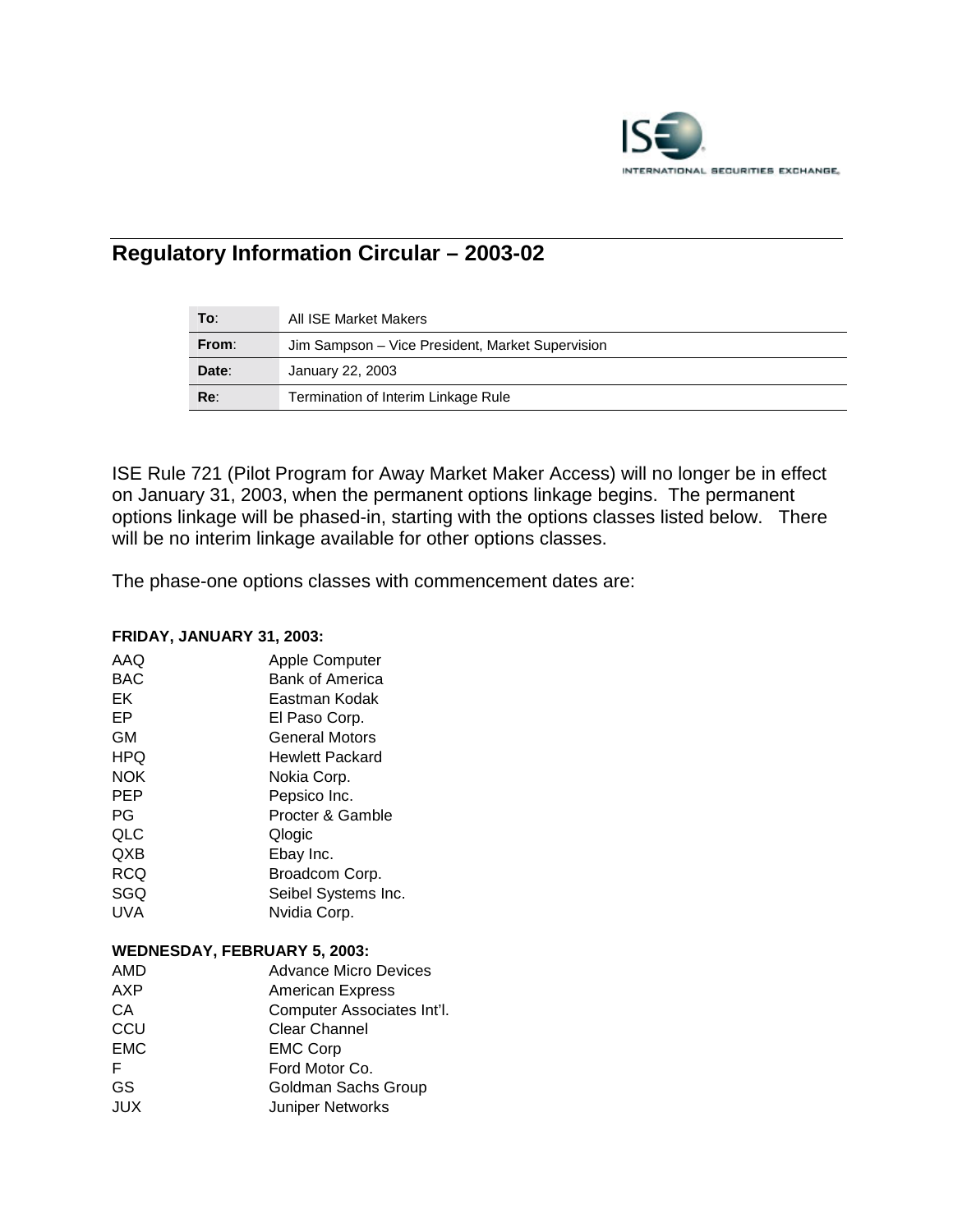| <b>KCQ</b> | <b>KLA Tencor Corp.</b>       |
|------------|-------------------------------|
| LLY        | Lilly Eli & Co.               |
| <b>UAB</b> | Echostar Comm.                |
| S          | <b>Sears Roebuck</b>          |
| <b>TXN</b> | <b>Texas Instrument</b>       |
| VZ.        | <b>Verizon Communications</b> |

## **MONDAY, FEBRUARY 10, 2003:**

| ABT        | Abbott Labs                    |
|------------|--------------------------------|
| AIG        | American International         |
| <b>CQE</b> | Cephalon Inc                   |
| <b>EDS</b> | <b>Electronic Data Systems</b> |
| <b>FNM</b> | Fannie Mae                     |
| <b>FQC</b> | <b>Nextel Communications</b>   |
| HD.        | Home Depot                     |
| MER        | Merrill Lynch & Co.            |
| <b>MRK</b> | Merck & Co.                    |
| <b>SUQ</b> | Sun Microsystems               |
|            |                                |

# **WEDNESDAY, FEBRUARY 12, 2003**

| <b>ANQ</b> | <b>Applied Materials</b>     |
|------------|------------------------------|
| <b>CPN</b> | Calpine Corp.                |
| EZQ        | Electronic Arts              |
| <b>JNJ</b> | Johnson & Johnson            |
| <b>UED</b> | Expedia                      |
|            | AT&T                         |
| <b>TMX</b> | Telefonos de Mexico          |
| <b>UPS</b> | <b>United Parcel Service</b> |
| ZON        | Amazon.Com                   |

# **WEDNESDAY, FEBRUARY 19, 2003**

| <b>BMY</b>   | <b>Bristol Myers Squibb</b> |
|--------------|-----------------------------|
| <b>COF</b>   | Capital One Financial       |
| <b>DDS</b>   | Dillards Inc.               |
| EIX          | Edison International        |
| $\mathbf{L}$ | Liberty Media               |
| <b>RAD</b>   | Rite Aid Corp.              |
| <b>UBF</b>   | Brocade Comm. Systems       |
| <b>YHQ</b>   | Yahoo                       |

#### **TUESDAY, FEBRUARY 25**

| QQQ        | NASDAQ 100 Trust            |
|------------|-----------------------------|
| <b>INQ</b> | Intel Corp.                 |
| <b>MSQ</b> | Microsoft Corp.             |
| <b>MO</b>  | Phillip Morris Cos.         |
| <b>TYC</b> | Tyco International          |
| <b>AOL</b> | America Online              |
| <b>IBM</b> | International Bus. Machines |
| <b>CYQ</b> | <b>Cisco Systems</b>        |
| <b>GE</b>  | <b>General Electric</b>     |
| UAL        | UAL Corp.                   |